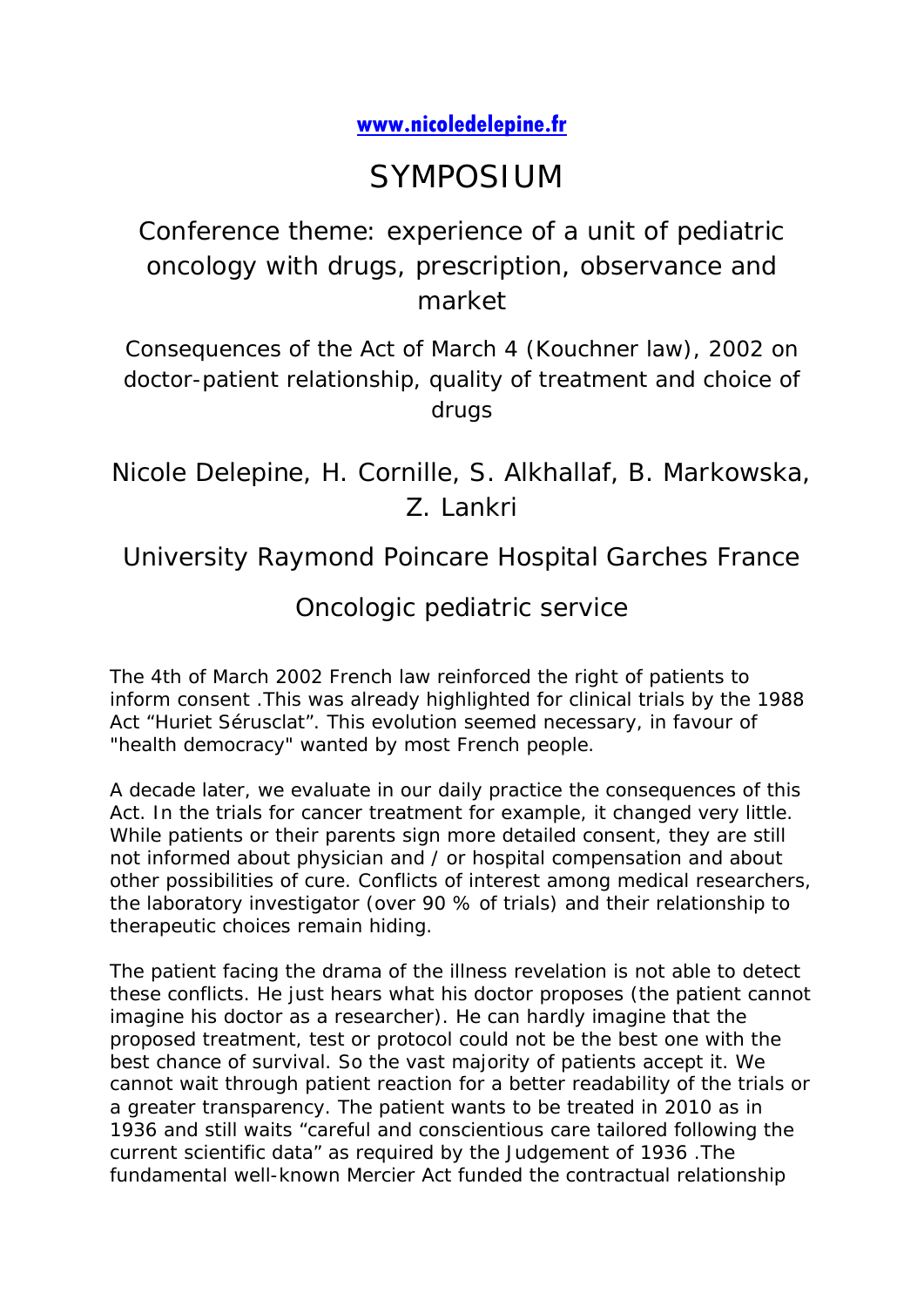between a patient and a doctor. This was the truly definition of medicine from two millenary. Patients are still on this planet, but medical researchers are embedded in a system in which there is no more individual to individual medicine, no longer one patient-doctor dialogue.

Exit off Mercier, lawyers are already saying. No more individual medicine. Opaque teams decide of your future. The number of participants is supposed to bring the quality. Illusion! In meetings, the dominant male who appoints or hires, decides. Someone who knows sometimes decides. Chance! Exit quality improved by multidisciplinary consensus meetings! Most serve only to fill the boxes to justify that the patient will be included in the trials imposed by recommendations. These are ordered by the "evidence-based medicine" new gospel, the famous EBM.

After several weeks of treatment, some patients, after time to digest diagnosis get information. They ask Internet (more than half) and other doctors and discover the backgrounds of the new system. Outside the official protocol looking for other ways, they find some islands of true medicine. They find again classical medicine and can receive an individually treatment. Informed consent is meaningful. But lost confidence with the medical world does not catch up. Despite initial better relationships, it is very difficult to give them an adapted treatment. Some could benefice of an effective scheme of treatment with high chances of cure. But it is too late. Confidence is lost definitely.

The constant interference in the daily treatment affects the consistency of treatment leading to increased risks. This refuses a transfusion, an antibiotic, a type of surgical approach. This one requires growth factors such as new drug (advertising seen on television makes miracle). Everyday, hospital medicine practice likes discussions of "carpet merchant" that exhaust doctors and nurses. They often lose sight of the basics. The loss of confidence with medicine is certainly the origin of these new practices. The consequences are harmful, treatments denied, rejected, accepted too late, too soon interrupted. The influence of a nebula of "complementary" medicine tinged with naturopathy, nutrition, even medium exacerbates this trend. Medicine has lost the confidence of patients, other s' engulf the gaping hole.

The Kouchner law of conciliation for patients and doctors after a great hope only leads to more confusion. The loss of the individual medical decision concept is contradictory with the judiciarisation of medicine. Doctors must apply imposed treatments but they are personally responsible and must answer to justice. They often depress. Suicide among doctors is more frequent than in the general population. Most doctors are hiding behind the obligatory references without trying to circumvent them for both administrative and judicial fear of trouble. But where is the patient in this scheme?